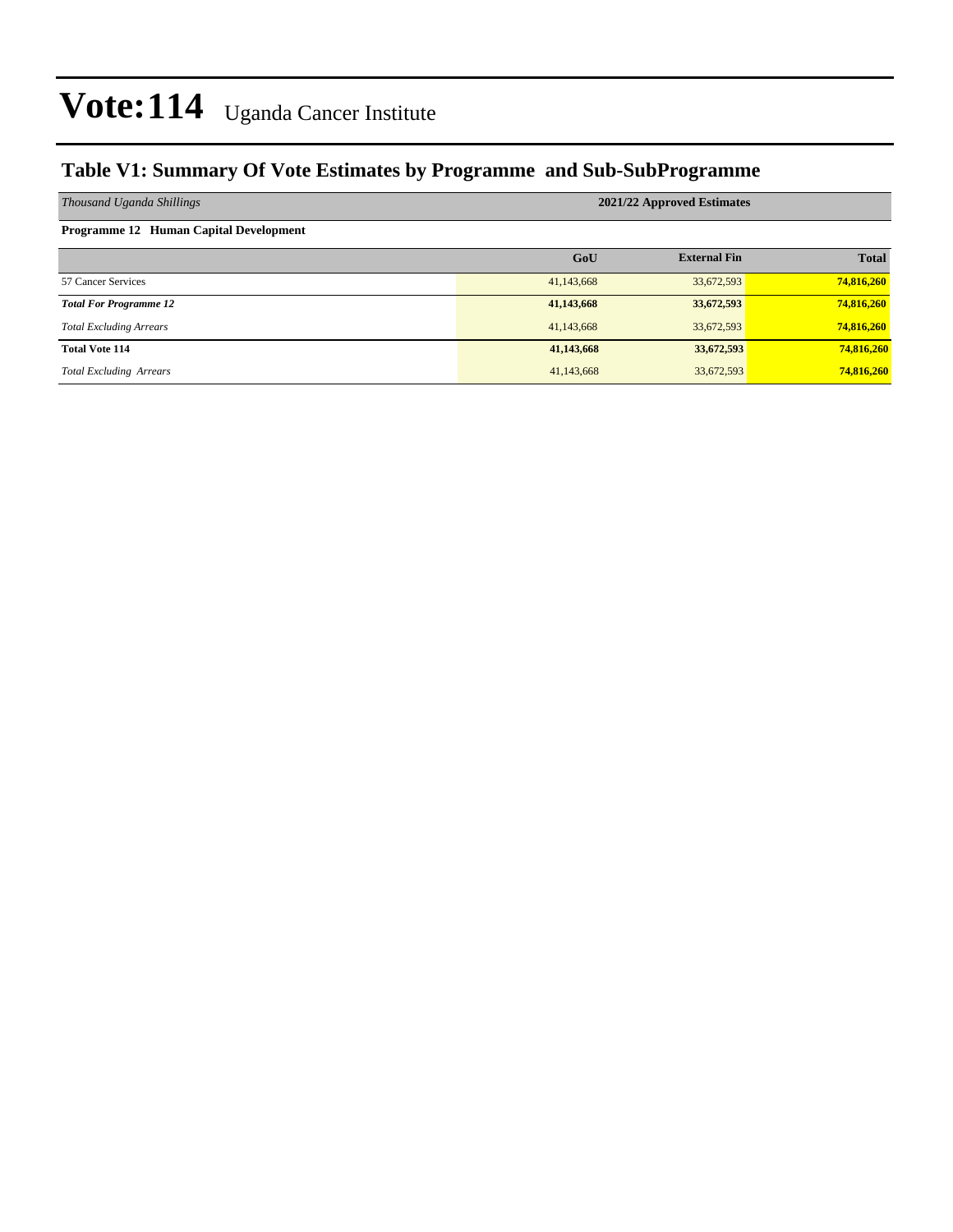### **Table V2: Summary Of Vote Estimates by Sub-SubProgramme,Department and Project**

| Thousand Uganda Shillings                                                 | 2020/21 Approved Budget |                     |                  |              |                  | 2021/22 Approved Estimates    |              |  |
|---------------------------------------------------------------------------|-------------------------|---------------------|------------------|--------------|------------------|-------------------------------|--------------|--|
| <b>Sub-SubProgramme 57 Cancer Services</b>                                |                         |                     |                  |              |                  |                               |              |  |
| <b>Recurrent Budget Estimates</b>                                         | <b>Wage</b>             | Non-Wage            | <b>AIA</b>       | <b>Total</b> | <b>Wage</b>      | <b>Non-Wage</b>               | <b>Total</b> |  |
| 01 Management/support services                                            | 6,295,671               | 2,409,786           | $\mathbf{0}$     | 8,705,457    | 7,195,179        | 3,585,383                     | 10,780,562   |  |
| 02 Medical Services                                                       | $\mathbf{0}$            | 11,688,902          | $\overline{0}$   | 11,688,902   | $\overline{0}$   | 13,403,902                    | 13,403,902   |  |
| 03 Internal Audit                                                         | $\mathbf{0}$            | 65,000              | $\boldsymbol{0}$ | 65,000       | $\boldsymbol{0}$ | 65,000                        | 65,000       |  |
| 04 Radiotherapy                                                           | $\mathbf{0}$            | 604,939             | $\mathbf{0}$     | 604,939      | $\overline{0}$   | 714,939                       | 714,939      |  |
| <b>Total Recurrent Budget Estimates for Sub-</b><br><b>SubProgramme</b>   | 6,295,671               | 14,768,627          | $\bf{0}$         | 21,064,298   | 7,195,179        | 17,769,224                    | 24,964,403   |  |
| Development Budget Estimates                                              | <b>GoU Dev't</b>        | <b>External Fin</b> | <b>AIA</b>       | <b>Total</b> |                  | <b>GoU Dev't External Fin</b> | <b>Total</b> |  |
| 1120 Uganda Cancer Institute Project                                      | 10,509,000              | $\mathbf{0}$        | $\overline{0}$   | 10,509,000   | 12,959,000       | $\overline{0}$                | 12,959,000   |  |
| 1345 ADB Support to UCI                                                   | 1,989,265               | 70,812,023          | $\overline{0}$   | 72,801,287   | 1,989,265        | 24,672,593                    | 26,661,858   |  |
| 1527 Establishment of an Oncology Centre in Northern<br>Uganda            | 300,000                 | $\mathbf{0}$        | $\overline{0}$   | 300,000      | 100,000          | 9,000,000                     | 9,100,000    |  |
| 1570 Retooling of Uganda Cancer Institute                                 | 1,131,000               | $\mathbf{0}$        | $\overline{0}$   | 1,131,000    | 1,131,000        | $\mathbf{0}$                  | 1,131,000    |  |
| <b>Total Development Budget Estimates for Sub-</b><br><b>SubProgramme</b> | 13,929,265              | 70,812,023          | $\bf{0}$         | 84,741,287   | 16,179,265       | 33,672,593                    | 49,851,858   |  |
|                                                                           | G <sub>0</sub> U        | <b>External Fin</b> | <b>AIA</b>       | <b>Total</b> | GoU              | <b>External Fin</b>           | <b>Total</b> |  |
| <b>Total For Sub-SubProgramme 57</b>                                      | 34,993,563              | 70,812,023          | $\bf{0}$         | 105,805,585  | 41,143,668       | 33,672,593                    | 74,816,260   |  |
| <b>Total Excluding Arrears</b>                                            | 34,988,081              | 70,812,023          | $\overline{0}$   | 105,800,104  | 41,143,668       | 33,672,593                    | 74,816,260   |  |
| <b>Total Vote 114</b>                                                     | 34,993,563              | 70,812,023          | $\bf{0}$         | 105,805,585  | 41,143,668       | 33,672,593                    | 74,816,260   |  |
| <b>Total Excluding Arrears</b>                                            | 34,988,081              | 70,812,023          | $\boldsymbol{0}$ | 105,800,104  | 41,143,668       | 33,672,593                    | 74,816,260   |  |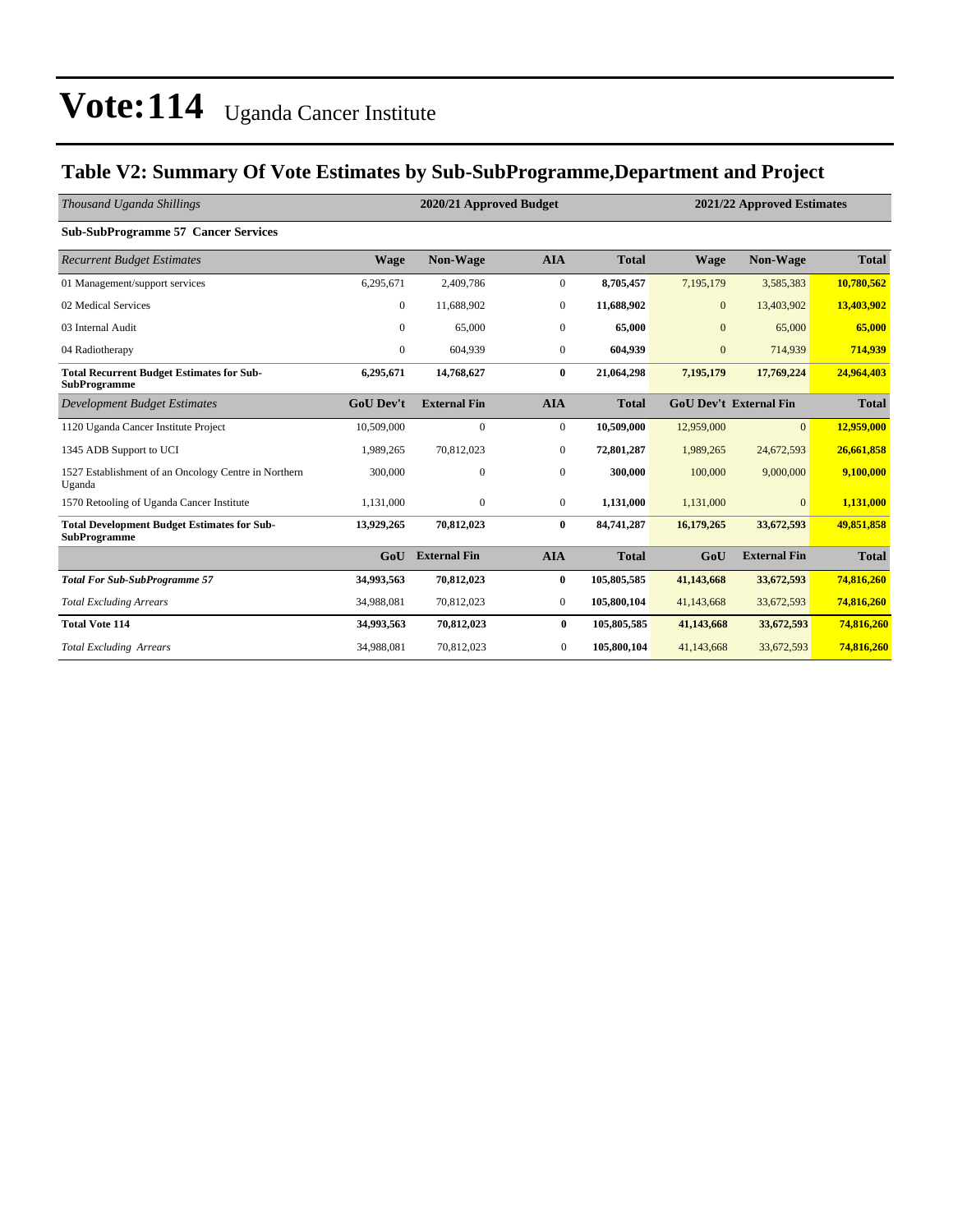### **Table V3: Summary Vote Estimates by Item**

| Thousand Uganda Shillings                                          |                  | 2020/21 Approved Budget |                  | 2021/22 Approved Estimates |            |                     |              |
|--------------------------------------------------------------------|------------------|-------------------------|------------------|----------------------------|------------|---------------------|--------------|
|                                                                    | GoU              | <b>External Fin</b>     | AIA              | <b>Total</b>               | GoU        | <b>External Fin</b> | <b>Total</b> |
| <b>Employees, Goods and Services (Outputs Provided)</b>            | 22,843,975       | $\bf{0}$                | $\bf{0}$         | 22,843,975                 | 26,650,403 | $\bf{0}$            | 26,650,403   |
| 211101 General Staff Salaries                                      | 5,115,671        | $\bf{0}$                | $\bf{0}$         | 5,115,671                  | 5,464,042  | $\bf{0}$            | 5,464,042    |
| 211102 Contract Staff Salaries                                     | 1,180,000        | $\bf{0}$                | $\bf{0}$         | 1,180,000                  | 1,731,137  | $\bf{0}$            | 1,731,137    |
| 211103 Allowances (Inc. Casuals, Temporary)                        | 2,631,171        | $\bf{0}$                | $\bf{0}$         | 2,631,171                  | 2,932,709  | $\bf{0}$            | 2,932,709    |
| 212101 Social Security Contributions                               | 118,000          | $\bf{0}$                | $\bf{0}$         | 118,000                    | 230,000    | $\bf{0}$            | 230,000      |
| 212102 Pension for General Civil Service                           | 123,083          | $\bf{0}$                | $\bf{0}$         | 123,083                    | 158,794    | $\bf{0}$            | 158,794      |
| 213001 Medical expenses (To employees)                             | 5,000            | $\bf{0}$                | 0                | 5,000                      | 200,000    | $\bf{0}$            | 200,000      |
| 213002 Incapacity, death benefits and funeral expenses             | 6,000            | $\bf{0}$                | $\bf{0}$         | 6,000                      | 12,000     | $\bf{0}$            | 12,000       |
| 213004 Gratuity Expenses                                           | 162,384          | $\bf{0}$                | $\bf{0}$         | 162,384                    | 382,751    | $\bf{0}$            | 382,751      |
| 221001 Advertising and Public Relations                            | 70,800           | $\bf{0}$                | 0                | 70,800                     | 100,000    | $\bf{0}$            | 100,000      |
| 221002 Workshops and Seminars                                      | 390,359          | $\bf{0}$                | $\bf{0}$         | 390,359                    | $\bf{0}$   | $\bf{0}$            | $\bf{0}$     |
| 221003 Staff Training                                              | 100,000          | $\bf{0}$                | 0                | 100,000                    | 180,000    | $\bf{0}$            | 180,000      |
| 221006 Commissions and related charges                             | 170,000          | $\bf{0}$                | $\bf{0}$         | 170,000                    | 170,000    | $\bf{0}$            | 170,000      |
| 221007 Books, Periodicals & Newspapers                             | 10,000           | $\bf{0}$                | $\bf{0}$         | 10,000                     | 15,000     | $\bf{0}$            | 15,000       |
| 221008 Computer supplies and Information Technology<br>(TT)        | 113,000          | $\bf{0}$                | $\bf{0}$         | 113,000                    | 324,348    | $\bf{0}$            | 324,348      |
| 221009 Welfare and Entertainment                                   | 104,000          | $\bf{0}$                | $\bf{0}$         | 104,000                    | 104,000    | $\bf{0}$            | 104,000      |
| 221010 Special Meals and Drinks                                    | 154,000          | $\bf{0}$                | $\bf{0}$         | 154,000                    | 154,000    | $\bf{0}$            | 154,000      |
| 221011 Printing, Stationery, Photocopying and Binding              | 110,718          | $\bf{0}$                | $\bf{0}$         | 110,718                    | 91,718     | $\bf{0}$            | 91,718       |
| 221016 IFMS Recurrent costs                                        | 50,000           | $\bf{0}$                | 0                | 50,000                     | 50,000     | $\bf{0}$            | 50,000       |
| 221017 Subscriptions                                               | 110,000          | $\bf{0}$                | 0                | 110,000                    | 83,271     | $\bf{0}$            | 83,271       |
| 221020 IPPS Recurrent Costs                                        | 40,000           | $\bf{0}$                | $\bf{0}$         | 40,000                     | 40,000     | $\bf{0}$            | 40,000       |
| 222001 Telecommunications                                          | 145,000          | $\bf{0}$                | $\bf{0}$         | 145,000                    | 239,579    | $\bf{0}$            | 239,579      |
| 223004 Guard and Security services                                 | 114,000          | $\bf{0}$                | $\bf{0}$         | 114,000                    | 160,000    | $\bf{0}$            | 160,000      |
| 223005 Electricity                                                 | 393,000          | $\bf{0}$                | $\bf{0}$         | 393,000                    | 593,000    | $\bf{0}$            | 593,000      |
| 223006 Water                                                       | 150,000          | $\bf{0}$                | $\bf{0}$         | 150,000                    | 150,000    | $\bf{0}$            | 150,000      |
| 223007 Other Utilities- (fuel, gas, firewood, charcoal)            | 25,000           | $\bf{0}$                | $\bf{0}$         | 25,000                     | $\bf{0}$   | $\bf{0}$            | $\bf{0}$     |
| 224001 Medical Supplies                                            | 8,800,000        | $\bf{0}$                | 0                | 8,800,000                  | 10,600,000 | $\bf{0}$            | 10,600,000   |
| 224004 Cleaning and Sanitation                                     | 425,000          | $\bf{0}$                | $\bf{0}$         | 425,000                    | 380,000    | $\bf{0}$            | 380,000      |
| 225001 Consultancy Services- Short term                            | 543,700          | 0                       | $\bf{0}$         | 543,700                    | 448,114    | $\bf{0}$            | 448,114      |
| 227001 Travel inland                                               | 336,000          | $\bf{0}$                | 0                | 336,000                    | 175,000    | $\bf{0}$            | 175,000      |
| 227002 Travel abroad                                               | 90,150           | $\bf{0}$                | $\bf{0}$         | 90,150                     | $\bf{0}$   | $\bf{0}$            | $\bf{0}$     |
| 227004 Fuel, Lubricants and Oils                                   | 217,939          | $\bf{0}$                | $\bf{0}$         | 217,939                    | 281,939    | $\bf{0}$            | 281,939      |
| 228001 Maintenance - Civil                                         | 65,000           | $\bf{0}$                | 0                | 65,000                     | 118,000    | $\bf{0}$            | 118,000      |
| 228002 Maintenance - Vehicles                                      | 85,000           | $\bf{0}$                | 0                | 85,000                     | 100,000    | $\bf{0}$            | 100,000      |
| 228003 Maintenance – Machinery, Equipment $\&$<br>Furniture        | 690,000          | $\bf{0}$                | $\bf{0}$         | 690,000                    | 781,000    | $\bf{0}$            | 781,000      |
| 281504 Monitoring, Supervision & Appraisal of Capital<br>work      | $\boldsymbol{0}$ | $\bf{0}$                | $\bf{0}$         | $\boldsymbol{0}$           | 200,000    | $\bf{0}$            | 200,000      |
| <b>Investment</b> (Capital Purchases)                              | 12,144,106       | 70,812,023              | $\bf{0}$         | 82,956,128                 | 14,493,265 | 33,672,593          | 48,165,858   |
| 281503 Engineering and Design Studies & Plans for<br>capital works | $\boldsymbol{0}$ | $\boldsymbol{0}$        | $\boldsymbol{0}$ | 0                          | 1,100,000  | $\bf{0}$            | 1,100,000    |
| 281504 Monitoring, Supervision & Appraisal of Capital<br>work      | 300,000          | $\boldsymbol{0}$        | $\boldsymbol{0}$ | 300,000                    | 100,000    | $\bf{0}$            | 100,000      |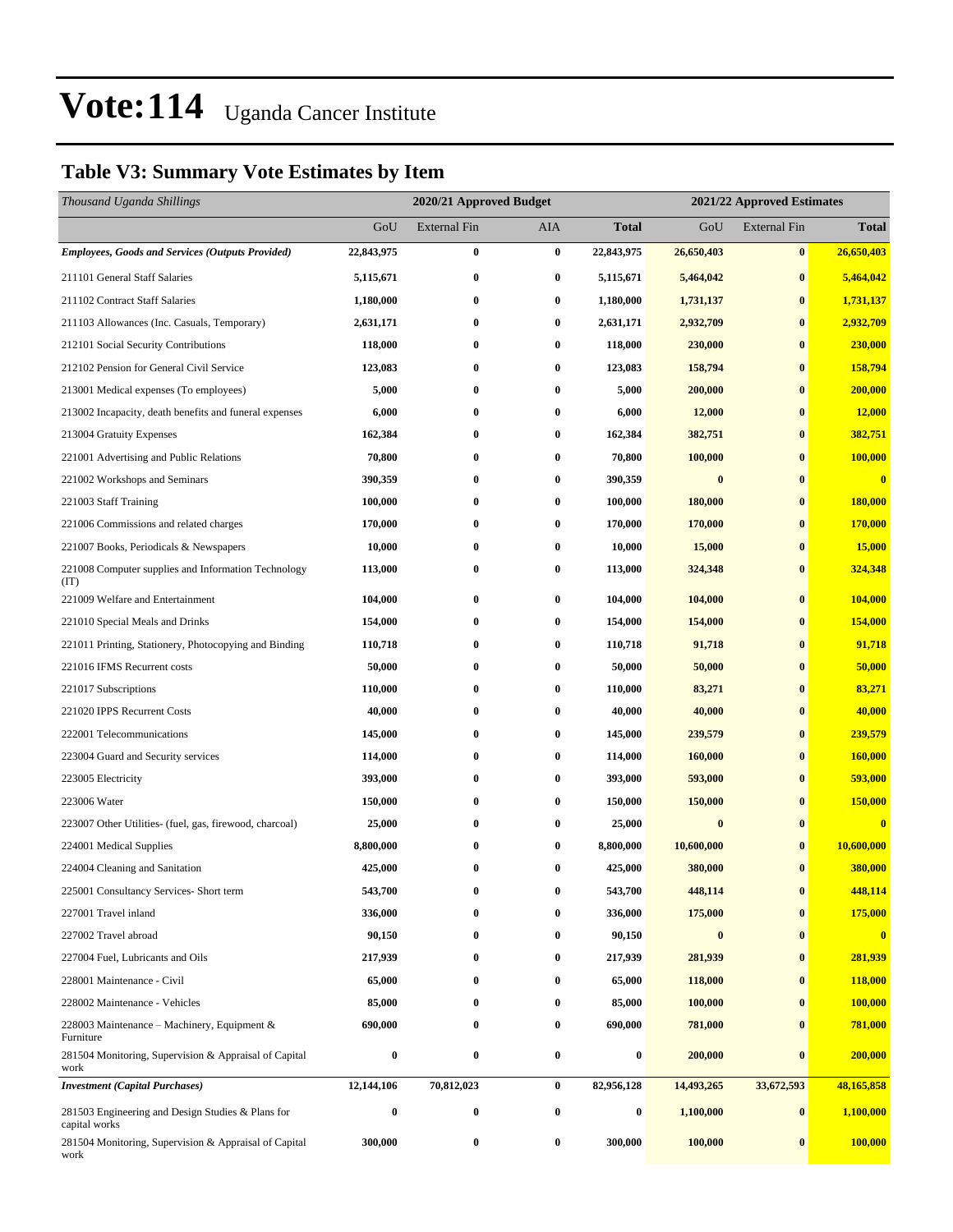| 312101 Non-Residential Buildings    | 9,385,310  | 70,812,023 | $\bf{0}$     | 80,197,332  | 7,338,000  | 33,672,593   | 41,010,593   |
|-------------------------------------|------------|------------|--------------|-------------|------------|--------------|--------------|
| 312202 Machinery and Equipment      | 850,000    | $\bf{0}$   | $\bf{0}$     | 850,000     | 350,000    | $\mathbf{0}$ | 350,000      |
| 312203 Furniture & Fixtures         | 120,000    | $\bf{0}$   | $\bf{0}$     | 120,000     | 120,000    | $\mathbf{0}$ | 120,000      |
| 312212 Medical Equipment            | 1,228,796  | $\bf{0}$   | $\bf{0}$     | 1,228,796   | 5,225,265  | $\mathbf{0}$ | 5,225,265    |
| 312213 ICT Equipment                | 260,000    | $\bf{0}$   | $\bf{0}$     | 260,000     | 260,000    | $\mathbf{0}$ | 260,000      |
| <b>Arrears</b>                      | 5,481      | $\bf{0}$   | $\mathbf{0}$ | 5,481       | $\bf{0}$   | $\mathbf{0}$ | $\mathbf{0}$ |
| 321605 Domestic arrears (Budgeting) | 5,481      | $\bf{0}$   | $\bf{0}$     | 5.481       | $\bf{0}$   | $\mathbf{0}$ | $\mathbf{0}$ |
| <b>Grand Total Vote 114</b>         | 34,993,563 | 70,812,023 | $\bf{0}$     | 105,805,585 | 41,143,668 | 33,672,593   | 74,816,260   |
| <b>Total Excluding Arrears</b>      | 34,988,081 | 70,812,023 | $\mathbf{0}$ | 105,800,104 | 41,143,668 | 33,672,593   | 74,816,260   |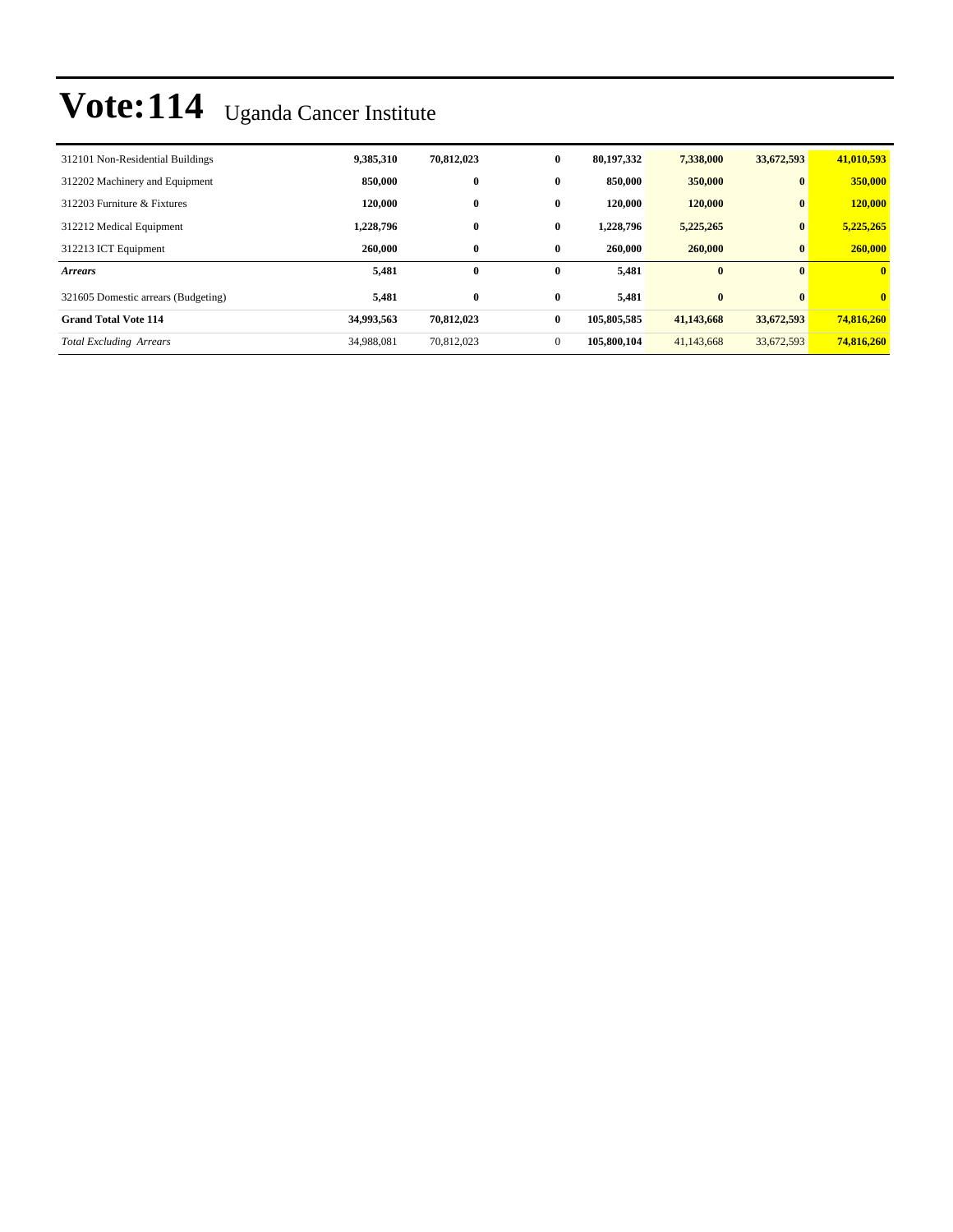### **Table V4: Detailed Estimates by Sub-SubProgramme, Department,Project and Budget Output and Item**

#### *Sub-SubProgrammme 57 Cancer Services*

*Recurrent Budget Estimates*

#### **Department 01 Management/support services**

| Thousand Uganda Shillings                                      | 2020/21 Approved Budget |                  |                  |              | 2021/22 Approved Estimates |                |              |
|----------------------------------------------------------------|-------------------------|------------------|------------------|--------------|----------------------------|----------------|--------------|
| <b>Outputs Provided</b>                                        | Wage                    | Non Wage         | AIA              | <b>Total</b> | Wage                       | Non Wage       | <b>Total</b> |
| <b>Budget Output 085704 Cancer Institute Support Services</b>  |                         |                  |                  |              |                            |                |              |
| 211103 Allowances (Inc. Casuals, Temporary)                    | $\mathbf{0}$            | 103,013          | $\boldsymbol{0}$ | 103,013      | $\mathbf{0}$               | 136,743        | 136,743      |
| 221001 Advertising and Public Relations                        | $\mathbf{0}$            | 20,000           | $\mathbf{0}$     | 20,000       | $\mathbf{0}$               | 20,000         | 20,000       |
| 221006 Commissions and related charges                         | $\mathbf{0}$            | 70,000           | $\mathbf{0}$     | 70,000       | $\overline{0}$             | 70,000         | 70,000       |
| 221008 Computer supplies and Information Technology (IT)       | $\boldsymbol{0}$        | 27,000           | $\boldsymbol{0}$ | 27,000       | $\mathbf{0}$               | 201,348        | 201,348      |
| 221009 Welfare and Entertainment                               | $\overline{0}$          | 24,000           | $\boldsymbol{0}$ | 24,000       | $\mathbf{0}$               | 24,000         | 24,000       |
| 221016 IFMS Recurrent costs                                    | $\mathbf{0}$            | 25,000           | $\boldsymbol{0}$ | 25,000       | $\mathbf{0}$               | 50,000         | 50,000       |
| 222001 Telecommunications                                      | $\boldsymbol{0}$        | 40,000           | $\boldsymbol{0}$ | 40,000       | $\mathbf{0}$               | 40,000         | 40,000       |
| 223004 Guard and Security services                             | $\mathbf{0}$            | 74,000           | $\boldsymbol{0}$ | 74,000       | $\mathbf{0}$               | 74,000         | 74,000       |
| 223005 Electricity                                             | $\boldsymbol{0}$        | 288,000          | $\boldsymbol{0}$ | 288,000      | $\mathbf{0}$               | 488,000        | 488,000      |
| 223006 Water                                                   | $\boldsymbol{0}$        | 100,000          | $\boldsymbol{0}$ | 100,000      | $\mathbf{0}$               | 100,000        | 100,000      |
| 224004 Cleaning and Sanitation                                 | $\boldsymbol{0}$        | 380,000          | $\boldsymbol{0}$ | 380,000      | $\mathbf{0}$               | 380,000        | 380,000      |
| 227002 Travel abroad                                           | $\boldsymbol{0}$        | 40,000           | $\boldsymbol{0}$ | 40,000       | $\mathbf{0}$               | $\mathbf{0}$   | $\bf{0}$     |
| 227004 Fuel, Lubricants and Oils                               | $\mathbf{0}$            | 33,000           | $\boldsymbol{0}$ | 33,000       | $\mathbf{0}$               | 33,000         | 33,000       |
| 228001 Maintenance - Civil                                     | $\boldsymbol{0}$        | 65,000           | $\boldsymbol{0}$ | 65,000       | $\mathbf{0}$               | 118,000        | 118,000      |
| 228002 Maintenance - Vehicles                                  | $\mathbf{0}$            | 60,000           | $\boldsymbol{0}$ | 60,000       | $\mathbf{0}$               | 75,000         | 75,000       |
| 228003 Maintenance – Machinery, Equipment & Furniture          | $\mathbf{0}$            | 350,000          | $\boldsymbol{0}$ | 350,000      | $\mathbf{0}$               | 150,000        | 150,000      |
| 281504 Monitoring, Supervision & Appraisal of Capital work     | $\boldsymbol{0}$        | $\overline{0}$   | $\boldsymbol{0}$ | $\bf{0}$     | $\mathbf{0}$               | 200,000        | 200,000      |
| <b>Total Cost of Budget Output 04</b>                          | $\theta$                | 1,699,013        | 0                | 1,699,013    | $\boldsymbol{\theta}$      | 2,160,091      | 2,160,091    |
| <b>Budget Output 085719 Human Resource Management Services</b> |                         |                  |                  |              |                            |                |              |
| 211101 General Staff Salaries                                  | 5,115,671               | $\boldsymbol{0}$ | $\boldsymbol{0}$ | 5,115,671    | 5,464,042                  | $\overline{0}$ | 5,464,042    |
| 211102 Contract Staff Salaries                                 | 1,180,000               | $\boldsymbol{0}$ | $\boldsymbol{0}$ | 1,180,000    | 1,731,137                  | $\mathbf{0}$   | 1,731,137    |
| 211103 Allowances (Inc. Casuals, Temporary)                    | $\boldsymbol{0}$        | 35,824           | $\boldsymbol{0}$ | 35,824       | $\mathbf{0}$               | 335,633        | 335,633      |
| 212101 Social Security Contributions                           | $\mathbf{0}$            | 118,000          | $\boldsymbol{0}$ | 118,000      | $\mathbf{0}$               | 170,000        | 170,000      |
| 212102 Pension for General Civil Service                       | $\boldsymbol{0}$        | 123,083          | $\boldsymbol{0}$ | 123,083      | $\mathbf{0}$               | 158,794        | 158,794      |
| 213001 Medical expenses (To employees)                         | $\mathbf{0}$            | 5,000            | $\boldsymbol{0}$ | 5,000        | $\mathbf{0}$               | $\mathbf{0}$   | $\bf{0}$     |
| 213002 Incapacity, death benefits and funeral expenses         | $\mathbf{0}$            | 6,000            | $\boldsymbol{0}$ | 6,000        | $\mathbf{0}$               | $\mathbf{0}$   | $\bf{0}$     |
| 213004 Gratuity Expenses                                       | $\mathbf{0}$            | 162,384          | $\boldsymbol{0}$ | 162,384      | $\mathbf{0}$               | 382,751        | 382,751      |
| 221003 Staff Training                                          | $\boldsymbol{0}$        | 100,000          | $\boldsymbol{0}$ | 100,000      | $\mathbf{0}$               | 180,000        | 180,000      |
| 221020 IPPS Recurrent Costs                                    | $\mathbf{0}$            | 25,000           | $\boldsymbol{0}$ | 25,000       | $\mathbf{0}$               | 40,000         | 40,000       |
| 225001 Consultancy Services- Short term                        | $\boldsymbol{0}$        | 130,000          | $\boldsymbol{0}$ | 130,000      | $\mathbf{0}$               | 158,114        | 158,114      |
| <b>Total Cost of Budget Output 19</b>                          | 6,295,671               | 705,292          | 0                | 7,000,962    | 7,195,179                  | 1,425,292      | 8,620,471    |

**Total Cost Of Outputs Provided 6,295,671 2,404,305 0 8,699,976 7,195,179 3,585,383 10,780,562**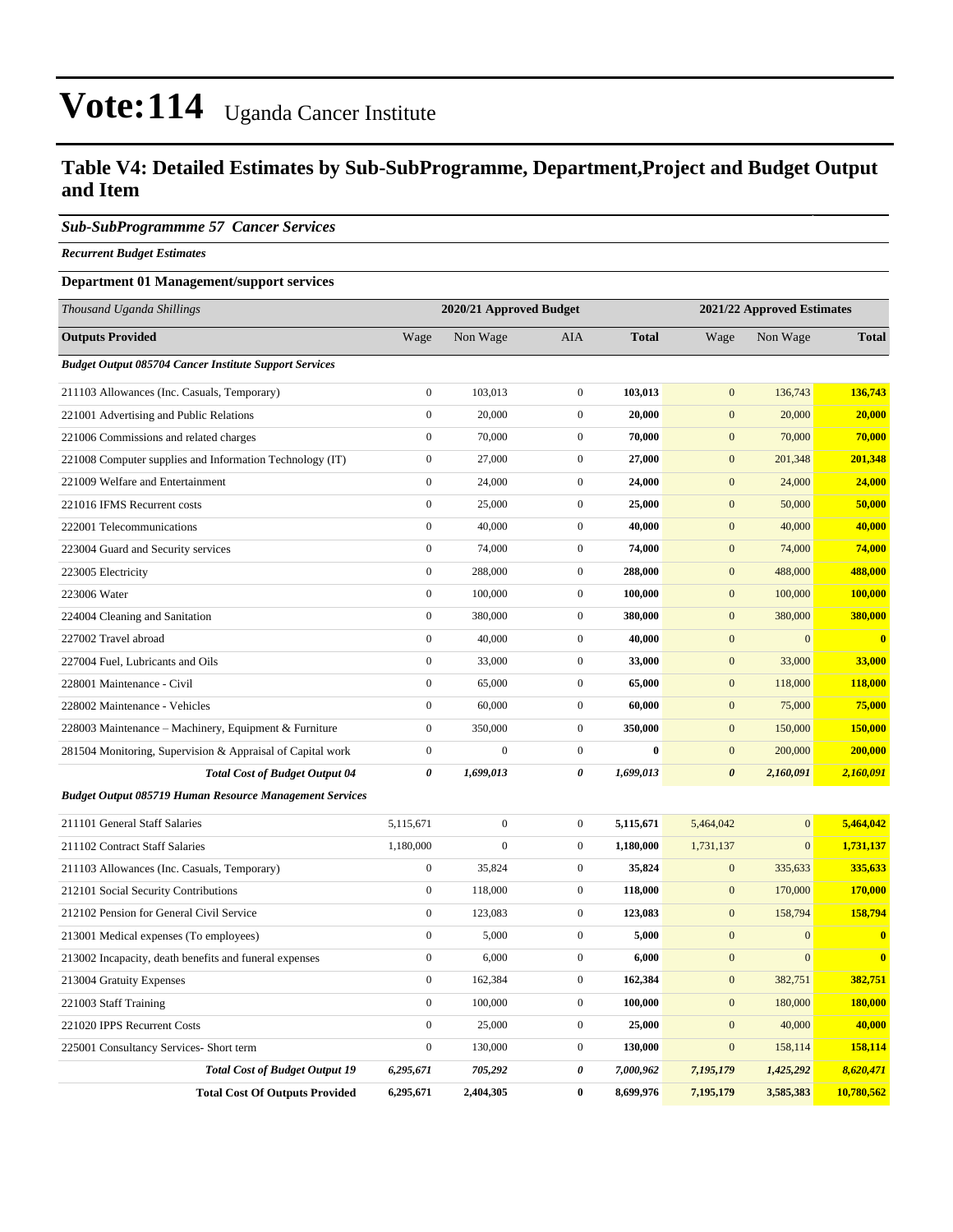| <b>Arrears</b>                                           | Wage             | Non Wage                | AIA              | <b>Total</b> | Wage                  | Non Wage                   | <b>Total</b>            |
|----------------------------------------------------------|------------------|-------------------------|------------------|--------------|-----------------------|----------------------------|-------------------------|
| <b>Budget Output 085799 Arrears</b>                      |                  |                         |                  |              |                       |                            |                         |
| 321605 Domestic arrears (Budgeting)                      | $\boldsymbol{0}$ | 5,481                   | $\mathbf{0}$     | 5,481        | $\overline{0}$        | $\mathbf{0}$               | $\bf{0}$                |
| <b>Total Cost of Budget Output 99</b>                    | 0                | 5,481                   | 0                | 5,481        | $\boldsymbol{\theta}$ | $\boldsymbol{\theta}$      | $\boldsymbol{\theta}$   |
| <b>Total Cost Of Arrears</b>                             | $\bf{0}$         | 5,481                   | $\bf{0}$         | 5,481        | $\bf{0}$              | $\bf{0}$                   | $\bf{0}$                |
| <b>Total Cost for Department 01</b>                      | 6,295,671        | 2,409,786               | $\bf{0}$         | 8,705,457    | 7,195,179             | 3,585,383                  | 10,780,562              |
| <b>Total Excluding Arrears</b>                           | 6,295,671        | 2,404,305               | $\mathbf{0}$     | 8,699,976    | 7,195,179             | 3,585,383                  | 10,780,562              |
| <b>Department 02 Medical Services</b>                    |                  |                         |                  |              |                       |                            |                         |
| Thousand Uganda Shillings                                |                  | 2020/21 Approved Budget |                  |              |                       | 2021/22 Approved Estimates |                         |
| <b>Outputs Provided</b>                                  | Wage             | Non Wage                | <b>AIA</b>       | <b>Total</b> | Wage                  | Non Wage                   | <b>Total</b>            |
| <b>Budget Output 085701 Cancer Research</b>              |                  |                         |                  |              |                       |                            |                         |
| 211103 Allowances (Inc. Casuals, Temporary)              | $\boldsymbol{0}$ | 351,934                 | $\mathbf{0}$     | 351,934      | $\mathbf{0}$          | 351,934                    | 351,934                 |
| 221001 Advertising and Public Relations                  | $\boldsymbol{0}$ | 40,000                  | $\mathbf{0}$     | 40,000       | $\mathbf{0}$          | 40,000                     | 40,000                  |
| 221002 Workshops and Seminars                            | $\boldsymbol{0}$ | 50,000                  | $\mathbf{0}$     | 50,000       | $\mathbf{0}$          | $\mathbf{0}$               | $\bf{0}$                |
| 221007 Books, Periodicals & Newspapers                   | $\boldsymbol{0}$ | 7,000                   | $\mathbf{0}$     | 7,000        | $\mathbf{0}$          | 7,000                      | 7,000                   |
| 221009 Welfare and Entertainment                         | $\boldsymbol{0}$ | 80,000                  | $\mathbf{0}$     | 80,000       | $\mathbf{0}$          | 80,000                     | 80,000                  |
| 221011 Printing, Stationery, Photocopying and Binding    | $\boldsymbol{0}$ | 51,718                  | $\mathbf{0}$     | 51,718       | $\mathbf{0}$          | 51,718                     | 51,718                  |
| 221017 Subscriptions                                     | $\boldsymbol{0}$ | 60,000                  | $\mathbf{0}$     | 60,000       | $\mathbf{0}$          | 72,271                     | 72,271                  |
| 222001 Telecommunications                                | $\boldsymbol{0}$ | 22,000                  | $\mathbf{0}$     | 22,000       | $\mathbf{0}$          | 182,000                    | 182,000                 |
| 223004 Guard and Security services                       | $\boldsymbol{0}$ | 40,000                  | $\mathbf{0}$     | 40,000       | $\mathbf{0}$          | 40,000                     | 40,000                  |
| 223005 Electricity                                       | $\boldsymbol{0}$ | 30,000                  | $\mathbf{0}$     | 30,000       | $\mathbf{0}$          | 30,000                     | 30,000                  |
| 223006 Water                                             | $\boldsymbol{0}$ | 30,000                  | $\mathbf{0}$     | 30,000       | $\mathbf{0}$          | 30,000                     | 30,000                  |
| 225001 Consultancy Services- Short term                  | $\boldsymbol{0}$ | 63,700                  | $\mathbf{0}$     | 63,700       | $\mathbf{0}$          | $\mathbf{0}$               | $\bf{0}$                |
| 227001 Travel inland                                     | $\boldsymbol{0}$ | 154,000                 | $\mathbf{0}$     | 154,000      | $\mathbf{0}$          | 54,000                     | 54,000                  |
| 227002 Travel abroad                                     | $\boldsymbol{0}$ | 30,150                  | $\mathbf{0}$     | 30,150       | $\mathbf{0}$          | $\mathbf{0}$               | $\bf{0}$                |
| 228003 Maintenance - Machinery, Equipment & Furniture    | $\boldsymbol{0}$ | 40,000                  | $\mathbf{0}$     | 40,000       | $\mathbf{0}$          | 40,000                     | 40,000                  |
| <b>Total Cost of Budget Output 01</b>                    | 0                | 1,050,502               | 0                | 1,050,502    | $\boldsymbol{\theta}$ | 978,922                    | 978,922                 |
| <b>Budget Output 085702 Cancer Care Services</b>         |                  |                         |                  |              |                       |                            |                         |
| 211103 Allowances (Inc. Casuals, Temporary)              | $\boldsymbol{0}$ | 832,400                 | $\mathbf{0}$     | 832,400      | $\mathbf{0}$          | 732,400                    | 732,400                 |
| 213001 Medical expenses (To employees)                   | $\boldsymbol{0}$ | $\boldsymbol{0}$        | $\boldsymbol{0}$ | $\pmb{0}$    | $\boldsymbol{0}$      | 200,000                    | 200,000                 |
| 213002 Incapacity, death benefits and funeral expenses   | $\boldsymbol{0}$ | $\boldsymbol{0}$        | $\overline{0}$   | $\bf{0}$     | $\mathbf{0}$          | 12,000                     | 12,000                  |
| 221002 Workshops and Seminars                            | $\boldsymbol{0}$ | 30,000                  | $\boldsymbol{0}$ | 30,000       | $\mathbf{0}$          | $\mathbf{0}$               | $\overline{\mathbf{0}}$ |
| 221006 Commissions and related charges                   | $\boldsymbol{0}$ | 60,000                  | $\boldsymbol{0}$ | 60,000       | $\mathbf{0}$          | 60,000                     | 60,000                  |
| 221007 Books, Periodicals & Newspapers                   | $\boldsymbol{0}$ | 3,000                   | $\boldsymbol{0}$ | 3,000        | $\mathbf{0}$          | 8,000                      | 8,000                   |
| 221008 Computer supplies and Information Technology (IT) | $\boldsymbol{0}$ | 23,000                  | $\boldsymbol{0}$ | 23,000       | $\mathbf{0}$          | 100,000                    | 100,000                 |
| 221010 Special Meals and Drinks                          | $\boldsymbol{0}$ | 154,000                 | $\boldsymbol{0}$ | 154,000      | $\mathbf{0}$          | 154,000                    | 154,000                 |
| 221011 Printing, Stationery, Photocopying and Binding    | $\mathbf{0}$     | 11,000                  | $\boldsymbol{0}$ | 11,000       | $\mathbf{0}$          | $\mathbf{0}$               | $\boldsymbol{0}$        |
| 221016 IFMS Recurrent costs                              | $\boldsymbol{0}$ | 25,000                  | $\boldsymbol{0}$ | 25,000       | $\mathbf{0}$          | $\mathbf{0}$               | $\mathbf{0}$            |
| 221017 Subscriptions                                     | $\boldsymbol{0}$ | 50,000                  | $\boldsymbol{0}$ | 50,000       | $\mathbf{0}$          | $\mathbf{0}$               | $\mathbf{0}$            |
| 221020 IPPS Recurrent Costs                              | $\boldsymbol{0}$ | 15,000                  | $\boldsymbol{0}$ | 15,000       | $\boldsymbol{0}$      | $\mathbf{0}$               | $\bf{0}$                |
| 222001 Telecommunications                                | $\boldsymbol{0}$ | 74,000                  | $\boldsymbol{0}$ | 74,000       | $\mathbf{0}$          | 17,579                     | 17,579                  |
| 223004 Guard and Security services                       | $\boldsymbol{0}$ | $\boldsymbol{0}$        | $\boldsymbol{0}$ | $\bf{0}$     | $\mathbf{0}$          | 46,000                     | 46,000                  |
| 223005 Electricity                                       | $\boldsymbol{0}$ | 75,000                  | $\boldsymbol{0}$ | 75,000       | $\mathbf{0}$          | 75,000                     | 75,000                  |
| 223007 Other Utilities- (fuel, gas, firewood, charcoal)  | $\boldsymbol{0}$ | 25,000                  | $\boldsymbol{0}$ | 25,000       | $\mathbf{0}$          | $\mathbf{0}$               | $\boldsymbol{0}$        |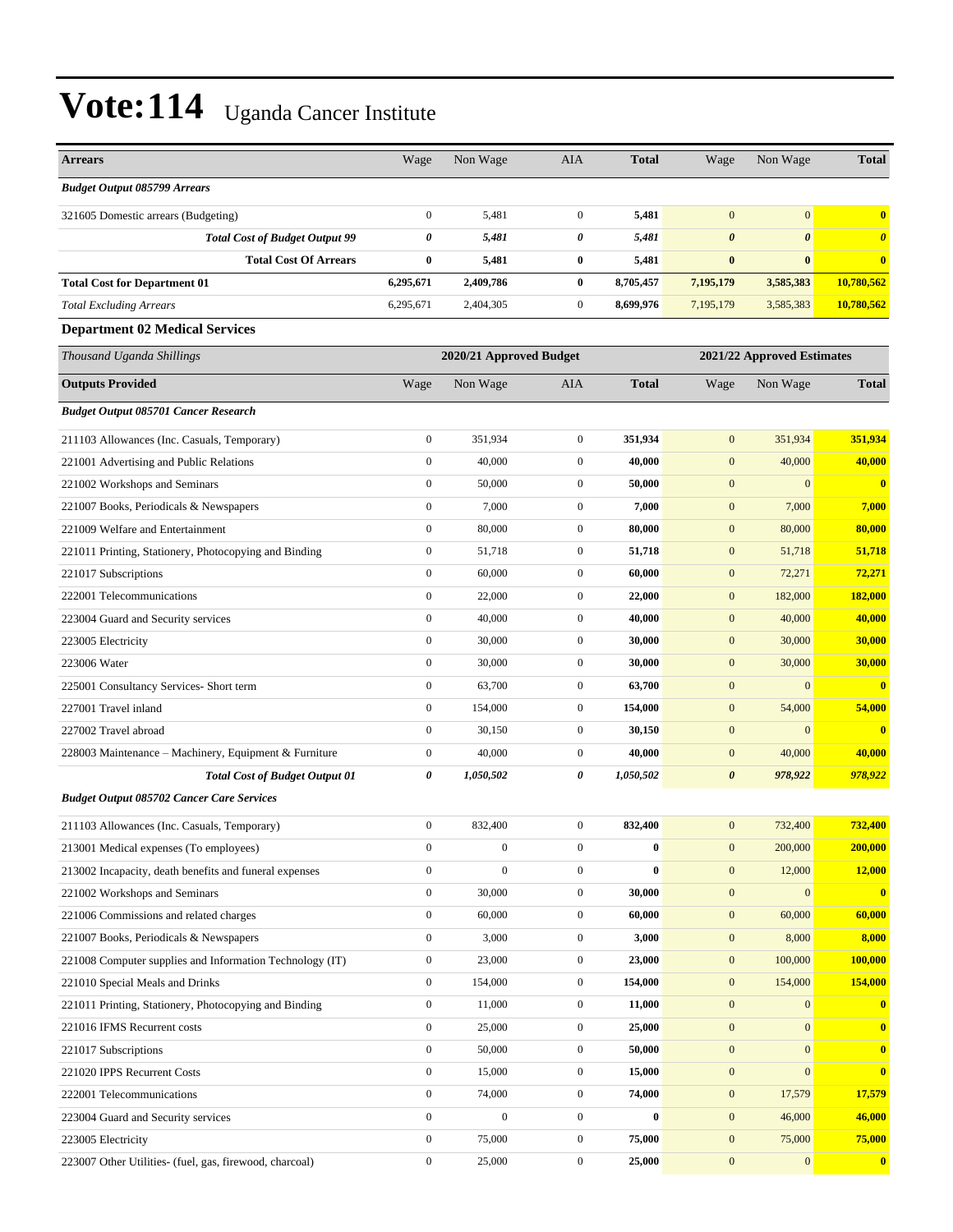| 224001 Medical Supplies                                  | $\boldsymbol{0}$ | 8,800,000               | $\mathbf{0}$     | 8,800,000    | $\mathbf{0}$          | 10,600,000                 | 10,600,000   |
|----------------------------------------------------------|------------------|-------------------------|------------------|--------------|-----------------------|----------------------------|--------------|
| 224004 Cleaning and Sanitation                           | $\boldsymbol{0}$ | 45,000                  | $\mathbf{0}$     | 45,000       | $\mathbf{0}$          | $\mathbf{0}$               | $\bf{0}$     |
| 227001 Travel inland                                     | $\boldsymbol{0}$ | 60,000                  | $\mathbf{0}$     | 60,000       | $\mathbf{0}$          | $\mathbf{0}$               | $\bf{0}$     |
| <b>Total Cost of Budget Output 02</b>                    | 0                | 10,282,400              | 0                | 10,282,400   | $\boldsymbol{\theta}$ | 12,004,979                 | 12,004,979   |
| <b>Budget Output 085703 Cancer Outreach Service</b>      |                  |                         |                  |              |                       |                            |              |
| 211103 Allowances (Inc. Casuals, Temporary)              | $\boldsymbol{0}$ | 111,000                 | $\mathbf{0}$     | 111,000      | $\mathbf{0}$          | 149,000                    | 149,000      |
| 221001 Advertising and Public Relations                  | $\boldsymbol{0}$ | 10,800                  | $\mathbf{0}$     | 10,800       | $\mathbf{0}$          | $\mathbf{0}$               | $\bf{0}$     |
| 221002 Workshops and Seminars                            | $\boldsymbol{0}$ | 30,200                  | $\mathbf{0}$     | 30,200       | $\mathbf{0}$          | $\mathbf{0}$               | $\bf{0}$     |
| 221011 Printing, Stationery, Photocopying and Binding    | $\boldsymbol{0}$ | 48,000                  | $\mathbf{0}$     | 48,000       | $\mathbf{0}$          | 40,000                     | 40,000       |
| 221017 Subscriptions                                     | $\boldsymbol{0}$ | $\boldsymbol{0}$        | $\boldsymbol{0}$ | $\bf{0}$     | $\mathbf{0}$          | 11,000                     | 11,000       |
| 227001 Travel inland                                     | $\mathbf{0}$     | 86,000                  | $\mathbf{0}$     | 86,000       | $\mathbf{0}$          | 86,000                     | 86,000       |
| 227004 Fuel, Lubricants and Oils                         | $\boldsymbol{0}$ | 60,000                  | $\mathbf{0}$     | 60,000       | $\mathbf{0}$          | 124,000                    | 124,000      |
| 228002 Maintenance - Vehicles                            | $\boldsymbol{0}$ | 10,000                  | $\mathbf{0}$     | 10,000       | $\mathbf{0}$          | 10,000                     | 10,000       |
| <b>Total Cost of Budget Output 03</b>                    | 0                | 356,000                 | 0                | 356,000      | $\boldsymbol{\theta}$ | 420,000                    | 420,000      |
| <b>Total Cost Of Outputs Provided</b>                    | $\bf{0}$         | 11,688,902              | $\bf{0}$         | 11,688,902   | $\bf{0}$              | 13,403,902                 | 13,403,902   |
| <b>Total Cost for Department 02</b>                      | $\bf{0}$         | 11,688,902              | $\bf{0}$         | 11,688,902   | $\bf{0}$              | 13,403,902                 | 13,403,902   |
| <b>Total Excluding Arrears</b>                           | $\boldsymbol{0}$ | 11,688,902              | $\mathbf{0}$     | 11,688,902   | $\mathbf{0}$          | 13,403,902                 | 13,403,902   |
| Department 03 Internal Audit                             |                  |                         |                  |              |                       |                            |              |
| Thousand Uganda Shillings                                |                  | 2020/21 Approved Budget |                  |              |                       | 2021/22 Approved Estimates |              |
|                                                          |                  |                         |                  |              |                       |                            |              |
| <b>Outputs Provided</b>                                  | Wage             | Non Wage                | AIA              | <b>Total</b> | Wage                  | Non Wage                   | <b>Total</b> |
| Budget Output 085705 Internal Audit                      |                  |                         |                  |              |                       |                            |              |
| 211103 Allowances (Inc. Casuals, Temporary)              | $\boldsymbol{0}$ | 49,000                  | $\boldsymbol{0}$ | 49,000       | $\mathbf{0}$          | 50,000                     | 50,000       |
| 227001 Travel inland                                     | $\boldsymbol{0}$ | 16,000                  | $\mathbf{0}$     | 16,000       | $\mathbf{0}$          | 15,000                     | 15,000       |
| <b>Total Cost of Budget Output 05</b>                    | 0                | 65,000                  | 0                | 65,000       | $\boldsymbol{\theta}$ | 65,000                     | 65,000       |
| <b>Total Cost Of Outputs Provided</b>                    | $\bf{0}$         | 65,000                  | $\bf{0}$         | 65,000       | $\bf{0}$              | 65,000                     | 65,000       |
| <b>Total Cost for Department 03</b>                      | $\bf{0}$         | 65,000                  | $\bf{0}$         | 65,000       | $\bf{0}$              | 65,000                     | 65,000       |
| <b>Total Excluding Arrears</b>                           | $\boldsymbol{0}$ | 65,000                  | $\mathbf{0}$     | 65,000       | $\mathbf{0}$          | 65,000                     | 65,000       |
| <b>Department 04 Radiotherapy</b>                        |                  |                         |                  |              |                       |                            |              |
| Thousand Uganda Shillings                                |                  | 2020/21 Approved Budget |                  |              |                       | 2021/22 Approved Estimates |              |
| <b>Outputs Provided</b>                                  | Wage             | Non Wage                | AIA              | <b>Total</b> | Wage                  | Non Wage                   | <b>Total</b> |
| <b>Budget Output 085706 Radiotherapy Services</b>        |                  |                         |                  |              |                       |                            |              |
| 211103 Allowances (Inc. Casuals, Temporary)              | $\boldsymbol{0}$ | 188,000                 | $\boldsymbol{0}$ | 188,000      | $\boldsymbol{0}$      | 217,000                    | 217,000      |
| 221008 Computer supplies and Information Technology (IT) | $\boldsymbol{0}$ | 23,000                  | $\boldsymbol{0}$ | 23,000       | $\boldsymbol{0}$      | 23,000                     | 23,000       |
| 222001 Telecommunications                                | $\boldsymbol{0}$ | 9,000                   | $\boldsymbol{0}$ | 9,000        | $\boldsymbol{0}$      | $\mathbf{0}$               | $\bf{0}$     |
| 227001 Travel inland                                     | $\boldsymbol{0}$ | 20,000                  | $\boldsymbol{0}$ | 20,000       | $\boldsymbol{0}$      | 20,000                     | 20,000       |
| 227002 Travel abroad                                     | $\boldsymbol{0}$ | 20,000                  | $\boldsymbol{0}$ | 20,000       | $\boldsymbol{0}$      | $\mathbf{0}$               | $\bf{0}$     |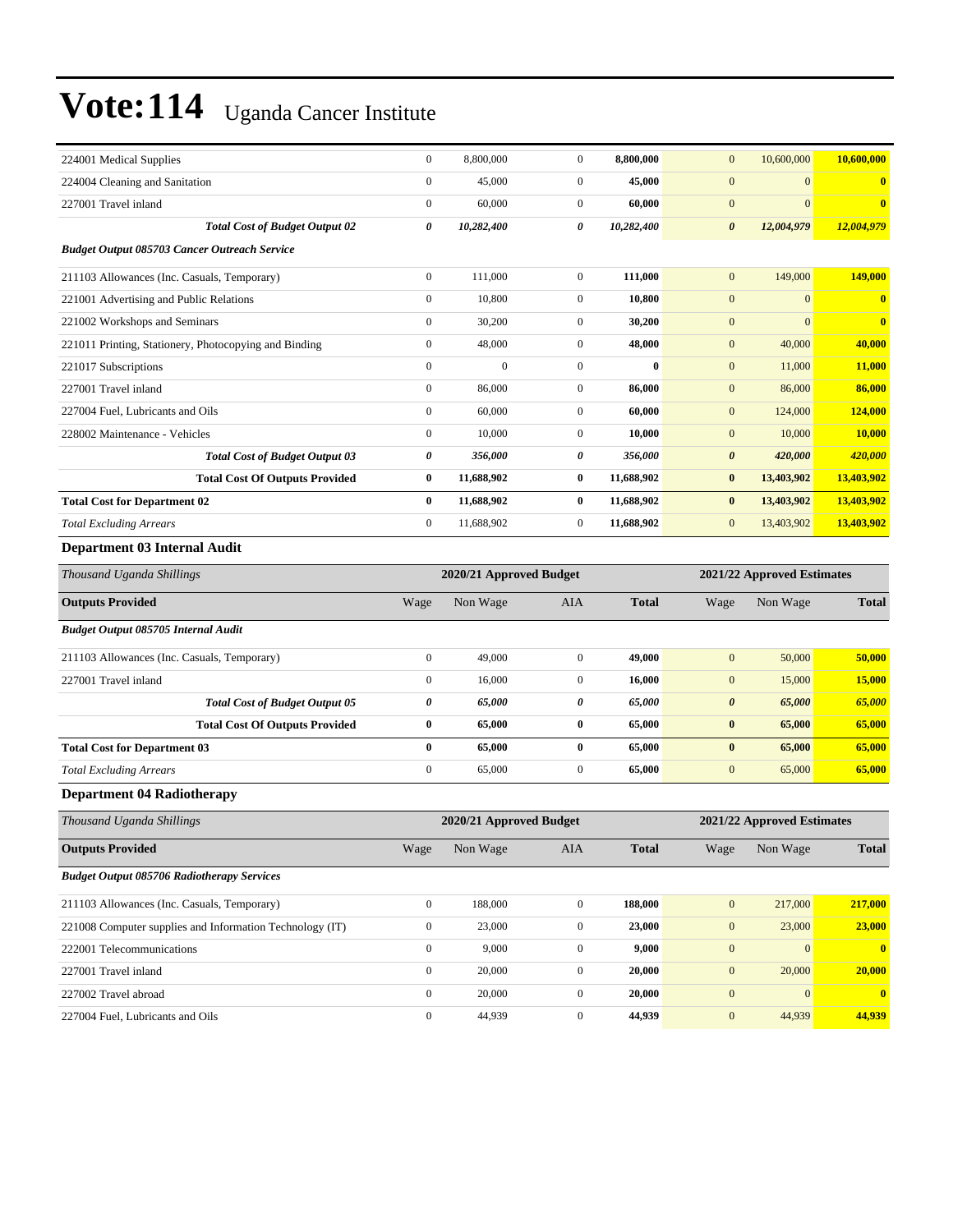| 228003 Maintenance – Machinery, Equipment & Furniture                                | $\boldsymbol{0}$              | 300,000                 | $\mathbf{0}$          | 300,000               | $\mathbf{0}$           | 410,000                    | 410,000      |
|--------------------------------------------------------------------------------------|-------------------------------|-------------------------|-----------------------|-----------------------|------------------------|----------------------------|--------------|
| <b>Total Cost of Budget Output 06</b>                                                | 0                             | 604,939                 | $\boldsymbol{\theta}$ | 604,939               | $\boldsymbol{\theta}$  | 714,939                    | 714,939      |
| <b>Total Cost Of Outputs Provided</b>                                                | $\bf{0}$                      | 604,939                 | $\bf{0}$              | 604,939               | $\bf{0}$               | 714,939                    | 714,939      |
| <b>Total Cost for Department 04</b>                                                  | $\bf{0}$                      | 604,939                 | $\bf{0}$              | 604,939               | $\bf{0}$               | 714,939                    | 714,939      |
| <b>Total Excluding Arrears</b>                                                       | $\boldsymbol{0}$              | 604,939                 | $\mathbf{0}$          | 604,939               | $\mathbf{0}$           | 714,939                    | 714,939      |
| <b>Development Budget Estimates</b>                                                  |                               |                         |                       |                       |                        |                            |              |
| Project 1120 Uganda Cancer Institute Project                                         |                               |                         |                       |                       |                        |                            |              |
| Thousand Uganda Shillings                                                            |                               | 2020/21 Approved Budget |                       |                       |                        | 2021/22 Approved Estimates |              |
| <b>Outputs Provided</b>                                                              | <b>GoU Dev't External Fin</b> |                         | AIA                   | <b>Total</b>          | GoU Dev't External Fin |                            | <b>Total</b> |
| <b>Budget Output 085704 Cancer Institute Support Services</b>                        |                               |                         |                       |                       |                        |                            |              |
| 221002 Workshops and Seminars                                                        | 280,159                       | $\mathbf{0}$            | $\mathbf{0}$          | 280,159               | $\mathbf{0}$           | $\overline{0}$             |              |
| 225001 Consultancy Services- Short term                                              | 350,000                       | $\mathbf{0}$            | $\boldsymbol{0}$      | 350,000               | 290,000                | $\mathbf{0}$               | 290,000      |
| 228003 Maintenance - Machinery, Equipment & Furniture                                | $\boldsymbol{0}$              | $\mathbf{0}$            | $\mathbf{0}$          | $\bf{0}$              | 181,000                | $\mathbf{0}$               | 181,000      |
| Total Cost Of Budget Output 085704                                                   | 630,159                       | 0                       | 0                     | 630,159               | 471,000                | $\boldsymbol{\theta}$      | 471,000      |
| <b>Total Cost for Outputs Provided</b>                                               | 630,159                       | $\mathbf{0}$            | $\mathbf{0}$          | 630,159               | 471,000                | $\overline{0}$             | 471,000      |
| <b>Capital Purchases</b>                                                             | <b>GoU Dev't External Fin</b> |                         | <b>AIA</b>            | <b>Total</b>          | GoU Dev't External Fin |                            | <b>Total</b> |
| Budget Output 085772 Government Buildings and Administrative Infrastructure          |                               |                         |                       |                       |                        |                            |              |
| 281503 Engineering and Design Studies & Plans for capital<br>works                   | $\mathbf{0}$                  | $\mathbf{0}$            | $\mathbf{0}$          | $\bf{0}$              | 1.100.000              | $\mathbf{0}$               | 1,100,000    |
| 312101 Non-Residential Buildings                                                     | 8,067,439                     | $\mathbf{0}$            | $\boldsymbol{0}$      | 8,067,439             | 7,100,000              | $\mathbf{0}$               | 7,100,000    |
| 312212 Medical Equipment                                                             | 477,796                       | $\boldsymbol{0}$        | $\boldsymbol{0}$      | 477,796               | $\mathbf{0}$           | $\mathbf{0}$               |              |
| Total Cost Of Budget Output 085772                                                   | 8,545,235                     | 0                       | 0                     | 8,545,235             | 8,200,000              | $\boldsymbol{\theta}$      | 8,200,000    |
| <b>Budget Output 085775 Purchase of Motor Vehicles and Other Transport Equipment</b> |                               |                         |                       |                       |                        |                            |              |
| 312202 Machinery and Equipment                                                       | $\boldsymbol{0}$              | $\mathbf{0}$            | $\boldsymbol{0}$      | $\bf{0}$              | 350,000                | $\mathbf{0}$               | 350,000      |
| Total Cost Of Budget Output 085775                                                   | $\theta$                      | 0                       | 0                     | $\boldsymbol{\theta}$ | 350,000                | $\boldsymbol{\theta}$      | 350,000      |
| Budget Output 085777 Purchase of Specialised Machinery & Equipment                   |                               |                         |                       |                       |                        |                            |              |
| 312202 Machinery and Equipment                                                       | 850,000                       | $\boldsymbol{0}$        | $\boldsymbol{0}$      | 850,000               | $\mathbf{0}$           | $\mathbf{0}$               | $\mathbf{0}$ |
| 312212 Medical Equipment                                                             | $\boldsymbol{0}$              | $\mathbf{0}$            | $\mathbf{0}$          | $\bf{0}$              | 3,800,000              | $\mathbf{0}$               | 3,800,000    |
| Total Cost Of Budget Output 085777                                                   | 850,000                       | 0                       | 0                     | 850,000               | 3,800,000              | $\boldsymbol{\theta}$      | 3,800,000    |
| Budget Output 085784 OPD and other ward construction and rehabilitation              |                               |                         |                       |                       |                        |                            |              |
| 312101 Non-Residential Buildings                                                     | 483,606                       | $\boldsymbol{0}$        | $\boldsymbol{0}$      | 483,606               | 138,000                | $\overline{0}$             | 138,000      |
| Total Cost Of Budget Output 085784                                                   | 483,606                       | 0                       | 0                     | 483,606               | 138,000                | $\pmb{\theta}$             | 138,000      |
| <b>Total Cost for Capital Purchases</b>                                              | 9,878,841                     | $\boldsymbol{0}$        | $\boldsymbol{0}$      | 9,878,841             | 12,488,000             | $\mathbf{0}$               | 12,488,000   |
| <b>Total Cost for Project: 1120</b>                                                  | 10,509,000                    | $\boldsymbol{0}$        | $\boldsymbol{0}$      | 10,509,000            | 12,959,000             | 0                          | 12,959,000   |
| <b>Total Excluding Arrears</b>                                                       | 10,509,000                    | $\boldsymbol{0}$        | $\boldsymbol{0}$      | 10,509,000            | 12,959,000             | $\mathbf{0}$               | 12,959,000   |
| Project 1345 ADB Support to UCI                                                      |                               |                         |                       |                       |                        |                            |              |
| Thousand Uganda Shillings                                                            |                               | 2020/21 Approved Budget |                       |                       |                        | 2021/22 Approved Estimates |              |
| <b>Outputs Provided</b>                                                              | <b>GoU Dev't External Fin</b> |                         | <b>AIA</b>            | <b>Total</b>          | GoU Dev't External Fin |                            | <b>Total</b> |
| <b>Budget Output 085704 Cancer Institute Support Services</b>                        |                               |                         |                       |                       |                        |                            |              |
| 211103 Allowances (Inc. Casuals, Temporary)                                          | 960,000                       | $\boldsymbol{0}$        | $\boldsymbol{0}$      | 960,000               | 960,000                | $\mathbf{0}$               | 960,000      |
| 212101 Social Security Contributions                                                 | $\boldsymbol{0}$              | $\boldsymbol{0}$        | $\boldsymbol{0}$      | $\bf{0}$              | 60,000                 | $\boldsymbol{0}$           | 60,000       |
| 221001 Advertising and Public Relations                                              | $\boldsymbol{0}$              | $\boldsymbol{0}$        | $\boldsymbol{0}$      | $\pmb{0}$             | 40,000                 | $\mathbf{0}$               | 40,000       |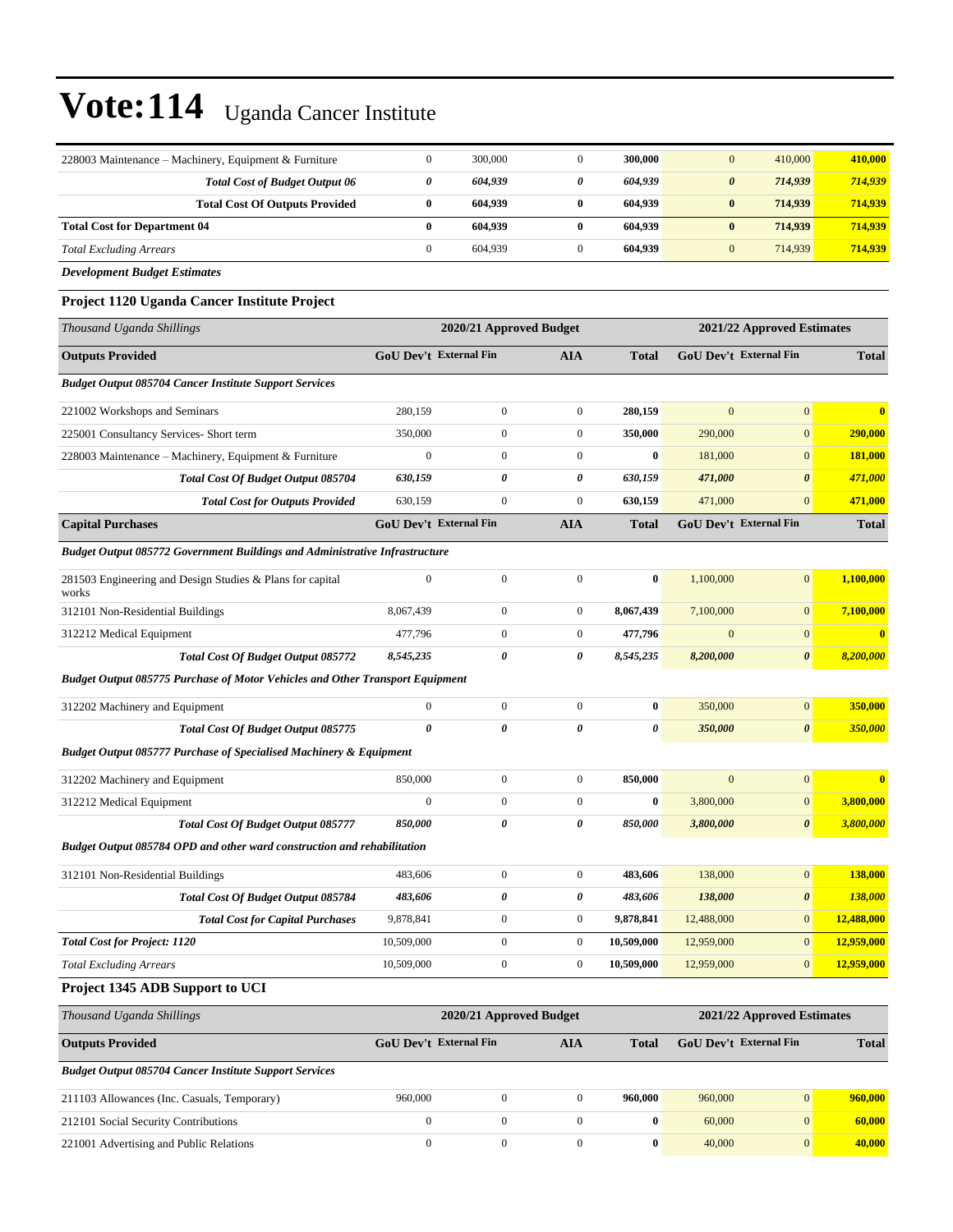| 221006 Commissions and related charges                                                | 40,000                        | $\boldsymbol{0}$        | $\boldsymbol{0}$ | 40,000       | 40,000       | $\mathbf{0}$               | 40,000        |
|---------------------------------------------------------------------------------------|-------------------------------|-------------------------|------------------|--------------|--------------|----------------------------|---------------|
| 221008 Computer supplies and Information Technology (IT)                              | 40,000                        | $\boldsymbol{0}$        | $\boldsymbol{0}$ | 40,000       | $\mathbf{0}$ | $\mathbf{0}$               | $\bf{0}$      |
| 223006 Water                                                                          | 20,000                        | $\mathbf{0}$            | $\boldsymbol{0}$ | 20,000       | 20,000       | $\mathbf{0}$               | 20,000        |
| 227004 Fuel, Lubricants and Oils                                                      | 80,000                        | $\mathbf{0}$            | $\boldsymbol{0}$ | 80,000       | 80,000       | $\mathbf{0}$               | 80,000        |
| 228002 Maintenance - Vehicles                                                         | 15,000                        | $\boldsymbol{0}$        | $\boldsymbol{0}$ | 15,000       | 15,000       | $\mathbf{0}$               | <b>15,000</b> |
| Total Cost Of Budget Output 085704                                                    | 1,155,000                     | 0                       | 0                | 1,155,000    | 1,215,000    | $\boldsymbol{\theta}$      | 1,215,000     |
| <b>Total Cost for Outputs Provided</b>                                                | 1,155,000                     | $\boldsymbol{0}$        | $\boldsymbol{0}$ | 1,155,000    | 1,215,000    | $\mathbf{0}$               | 1,215,000     |
| <b>Capital Purchases</b>                                                              | <b>GoU Dev't External Fin</b> |                         | <b>AIA</b>       | <b>Total</b> |              | GoU Dev't External Fin     | <b>Total</b>  |
| Budget Output 085772 Government Buildings and Administrative Infrastructure           |                               |                         |                  |              |              |                            |               |
| 312101 Non-Residential Buildings                                                      | 834,265                       | 70,812,023              | $\boldsymbol{0}$ | 71,646,287   | 100,000      | 24,672,593                 | 24,772,593    |
| Total Cost Of Budget Output 085772                                                    | 834,265                       | 70,812,023              | 0                | 71,646,287   | 100,000      | 24,672,593                 | 24,772,593    |
| <b>Budget Output 085777 Purchase of Specialised Machinery &amp; Equipment</b>         |                               |                         |                  |              |              |                            |               |
| 312212 Medical Equipment                                                              | $\mathbf{0}$                  | $\boldsymbol{0}$        | $\boldsymbol{0}$ | $\bf{0}$     | 674,265      | $\mathbf{0}$               | 674,265       |
| <b>Total Cost Of Budget Output 085777</b>                                             | 0                             | 0                       | 0                | 0            | 674,265      | $\boldsymbol{\theta}$      | 674,265       |
| <b>Total Cost for Capital Purchases</b>                                               | 834,265                       | 70,812,023              | $\boldsymbol{0}$ | 71,646,287   | 774,265      | 24,672,593                 | 25,446,858    |
| <b>Total Cost for Project: 1345</b>                                                   | 1,989,265                     | 70,812,023              | $\boldsymbol{0}$ | 72,801,287   | 1,989,265    | 24,672,593                 | 26,661,858    |
| <b>Total Excluding Arrears</b>                                                        | 1,989,265                     | 70,812,023              | $\boldsymbol{0}$ | 72,801,287   | 1,989,265    | 24,672,593                 | 26,661,858    |
| Project 1527 Establishment of an Oncology Centre in Northern Uganda                   |                               |                         |                  |              |              |                            |               |
| Thousand Uganda Shillings                                                             |                               | 2020/21 Approved Budget |                  |              |              | 2021/22 Approved Estimates |               |
| <b>Capital Purchases</b>                                                              | GoU Dev't External Fin        |                         | <b>AIA</b>       | <b>Total</b> |              | GoU Dev't External Fin     | <b>Total</b>  |
| <b>Budget Output 085772 Government Buildings and Administrative Infrastructure</b>    |                               |                         |                  |              |              |                            |               |
| 281504 Monitoring, Supervision & Appraisal of Capital work                            | 300,000                       | $\boldsymbol{0}$        | $\boldsymbol{0}$ | 300,000      | 100,000      | $\mathbf{0}$               | 100,000       |
| 312101 Non-Residential Buildings                                                      | $\mathbf{0}$                  | $\mathbf{0}$            | $\boldsymbol{0}$ | $\bf{0}$     | $\mathbf{0}$ | 9,000,000                  | 9,000,000     |
| <b>Total Cost Of Budget Output 085772</b>                                             | 300,000                       | $\pmb{\theta}$          | 0                | 300,000      | 100,000      | 9,000,000                  | 9,100,000     |
| <b>Total Cost for Capital Purchases</b>                                               | 300,000                       | $\boldsymbol{0}$        | $\boldsymbol{0}$ | 300,000      | 100,000      | 9,000,000                  | 9,100,000     |
| <b>Total Cost for Project: 1527</b>                                                   | 300,000                       | $\boldsymbol{0}$        | $\boldsymbol{0}$ | 300,000      | 100,000      | 9,000,000                  | 9,100,000     |
| <b>Total Excluding Arrears</b>                                                        | 300,000                       | $\boldsymbol{0}$        | $\boldsymbol{0}$ | 300,000      | 100,000      | 9,000,000                  | 9,100,000     |
| Project 1570 Retooling of Uganda Cancer Institute                                     |                               |                         |                  |              |              |                            |               |
|                                                                                       |                               |                         |                  |              |              |                            |               |
| Thousand Uganda Shillings                                                             |                               | 2020/21 Approved Budget |                  |              |              | 2021/22 Approved Estimates |               |
| <b>Capital Purchases</b>                                                              | GoU Dev't External Fin        |                         | <b>AIA</b>       | <b>Total</b> |              | GoU Dev't External Fin     | <b>Total</b>  |
| Budget Output 085776 Purchase of Office and ICT Equipment, including Software         |                               |                         |                  |              |              |                            |               |
| 312213 ICT Equipment                                                                  | 260,000                       | $\boldsymbol{0}$        | $\boldsymbol{0}$ | 260,000      | 260,000      | $\mathbf{0}$               | 260,000       |
| Total Cost Of Budget Output 085776                                                    | 260,000                       | $\pmb{\theta}$          | 0                | 260,000      | 260,000      | $\boldsymbol{\theta}$      | 260,000       |
| <b>Budget Output 085777 Purchase of Specialised Machinery &amp; Equipment</b>         |                               |                         |                  |              |              |                            |               |
| 312212 Medical Equipment                                                              | 751,000                       | $\boldsymbol{0}$        | $\boldsymbol{0}$ | 751,000      | 751,000      | $\boldsymbol{0}$           | 751,000       |
| Total Cost Of Budget Output 085777                                                    | 751,000                       | $\pmb{\theta}$          | 0                | 751,000      | 751,000      | $\boldsymbol{\theta}$      | 751,000       |
| <b>Budget Output 085778 Purchase of Office and Residential Furniture and Fittings</b> |                               |                         |                  |              |              |                            |               |
| 312203 Furniture & Fixtures                                                           | 120,000                       | $\boldsymbol{0}$        | $\boldsymbol{0}$ | 120,000      | 120,000      | $\bf{0}$                   | 120,000       |
| Total Cost Of Budget Output 085778                                                    | 120,000                       | 0                       | 0                | 120,000      | 120,000      | 0                          | 120,000       |
| <b>Total Cost for Capital Purchases</b>                                               | 1,131,000                     | $\boldsymbol{0}$        | $\boldsymbol{0}$ | 1,131,000    | 1,131,000    | $\boldsymbol{0}$           | 1,131,000     |
| <b>Total Cost for Project: 1570</b>                                                   | 1,131,000                     | $\boldsymbol{0}$        | $\boldsymbol{0}$ | 1,131,000    | 1,131,000    | $\boldsymbol{0}$           | 1,131,000     |
| <b>Total Excluding Arrears</b>                                                        | 1,131,000                     | $\boldsymbol{0}$        | $\boldsymbol{0}$ | 1,131,000    | 1,131,000    | $\boldsymbol{0}$           | 1,131,000     |
|                                                                                       |                               |                         |                  |              |              |                            |               |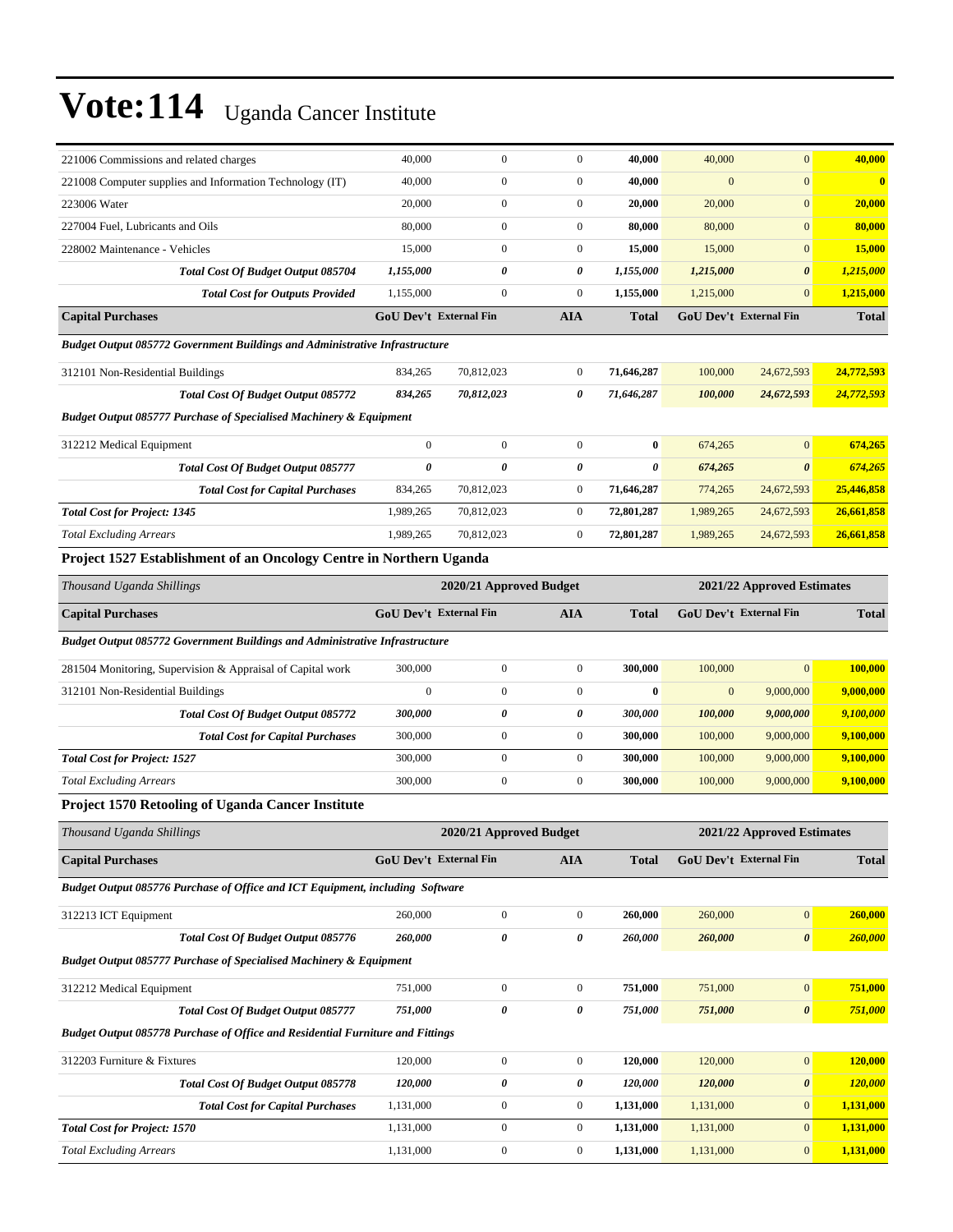|                                           | GoU        | <b>External Fin</b> | AIA          | <b>Total</b> | GoU        | <b>External Fin</b>  | <b>Total</b> |
|-------------------------------------------|------------|---------------------|--------------|--------------|------------|----------------------|--------------|
| <b>Total Cost for Sub-SubProgramme 57</b> | 34,993,563 | 70.812.023          | $\bf{0}$     | 105,805,585  | 41,143,668 | 33,672,593           | 74,816,260   |
| <b>Total Excluding Arrears</b>            | 34,993,563 | 70.812.023          | $\mathbf{0}$ | 105,805,585  | 41,143,668 | 33.672.593           | 74.816.260   |
|                                           | GoU        | <b>External Fin</b> | AIA          | <b>Total</b> | GoU        | <b>External Fin.</b> | <b>Total</b> |
| <b>Grand Total for Vote 114</b>           | 34,993,563 | 70,812,023          | $\bf{0}$     | 105,805,585  | 41,143,668 | 33,672,593           | 74,816,260   |
| <b>Total Excluding Arrears</b>            | 34,988,081 | 70.812.023          | 0            | 105,800,104  | 41,143,668 | 33,672,593           | 74,816,260   |